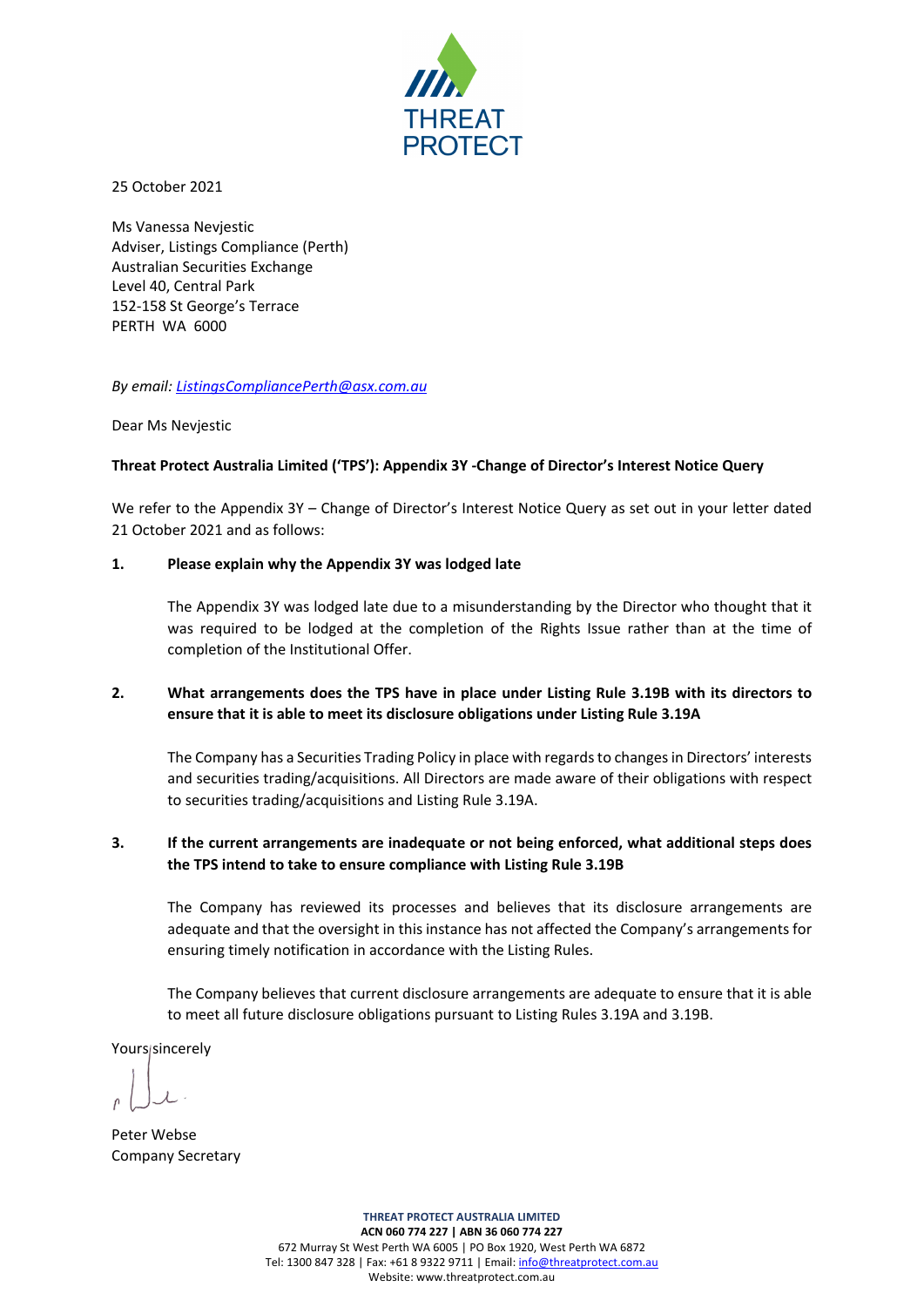

21 October 2021

Reference: ODIN41334

Mr Peter Webse Company Secretary Threat Protect Australia Limited Level 1, 672 Murray Street West Perth, Western Australia 6005

By email: pwebse@governancecorp.com.au

Dear Mr Webse

### **Threat Protect Australia Limited ('TPS'): Appendix 3Y – Change of Director's Interest Notice Query**

ASX refers to the following:

- 1. TPS's Appendix 3Y lodged on the ASX Market Announcements Platform ('MAP') on 20 October 2021 for Mr Dennison Hambling (the 'Notice');
- 2. Listing Rule 3.19A which requires an entity to tell ASX the following:
	- *3.19A.1 'The notifiable interests of a director of the entity (or in the case of a trust, a director of the responsible entity of the trust) at the following times.*
		- *On the date that the entity is admitted to the official list.*
		- *On the date that a director is appointed.*

*The entity must complete Appendix 3X and give it to ASX no more than 5 business days after the entity's admission or a director's appointment.* 

- *3.19A.2 A change to a notifiable interest of a director of the entity (or in the case of a trust, a director of the responsible entity of the trust) including whether the change occurred during a closed period where prior written clearance was required and, if so, whether prior written clearance was provided. The entity must complete Appendix 3Y and give it to ASX no more than 5 business days after the change occurs.*
- *3.19A.3 The notifiable interests of a director of the entity (or in the case of a trust, a director of the responsible entity of the trust) at the date that the director ceases to be a director. The entity must complete Appendix 3Z and give it to ASX no more than 5 business days after the director ceases to be a director.'*
- 3. Listing rule 3.19B which states that:

'An entity must make such arrangements as are necessary with a director of the entity (or in the case of *a trust, a director of the responsible entity of the trust) to ensure that the director discloses to the entity all the information required by the entity to give ASX completed Appendices 3X, 3Y and 3Z within the time period allowed by listing rule 3.19.A. The entity must enforce the arrangements with the director.'*

The Notice indicates that a change in Mr Hambling's notifiable interest occurred on 1 October 2021. It appears that the Notice should have been lodged with ASX by 8 October 2021. Consequently, TPS may have breached Listing Rules 3.19A and/or 3.19B.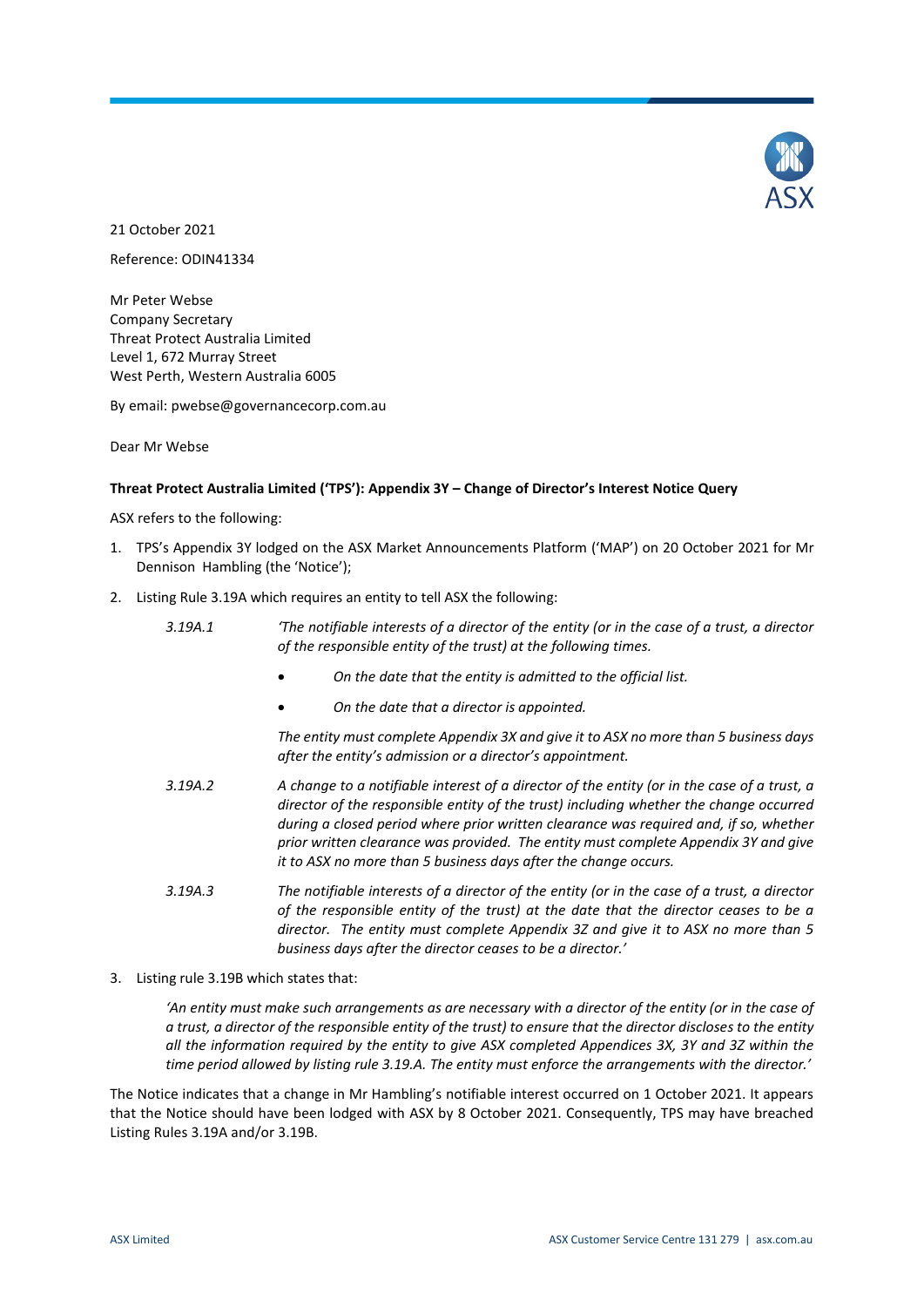#### **Request for Information**

Under Listing Rule 18.7, we ask that you answer each of the following questions having regard to Listing Rules 3.19A and 3.19B and *Guidance Note 22: Director Disclosure of Interests and Transactions in Securities - Obligations of Listed Entities*.

- 1. Please explain why the Appendix 3Y was lodged late.
- 2. What arrangements does TPS have in place under Listing Rule 3.19B with its directors to ensure that it is able to meet its disclosure obligations under Listing Rule 3.19A?
- 3. If the current arrangements are inadequate or not being enforced, what additional steps does TPS intend to take to ensure compliance with Listing Rule 3.19B?

### **When and where to send your response**

This request is made under Listing Rule 18.7. Your response is required as soon as reasonably possible and, in any event, by no later than **9:00 AM AWST Tuesday, 26 October 2021**. You should note that if the information requested by this letter is information required to be given to ASX under Listing Rule 3.1 and it does not fall within the exceptions mentioned in Listing Rule 3.1A, TPS's obligation is to disclose the information 'immediately'. This may require the information to be disclosed before the deadline set out in the previous paragraph and may require TPS to request a trading halt immediately.

Your response should be sent to me by e-mail at **ListingsCompliancePerth@asx.com.au**. It should not be sent directly to the ASX Market Announcements Office. This is to allow me to review your response to confirm that it is in a form appropriate for release to the market, before it is published on the ASX Market Announcements Platform.

### **Trading halt**

If you are unable to respond to this letter by the time specified above, you should discuss with us whether it is appropriate to request a trading halt in TPS's securities under Listing Rule 17.1. If you wish a trading halt, you must tell us:

- the reasons for the trading halt;
- how long you want the trading halt to last;
- the event you expect to happen that will end the trading halt;
- that you are not aware of any reason why the trading halt should not be granted; and
- any other information necessary to inform the market about the trading halt, or that we ask for.

We require the request for a trading halt to be in writing. The trading halt cannot extend past the commencement of normal trading on the second day after the day on which it is granted. You can find further information about trading halts in Guidance Note 16 *Trading Halts & Voluntary Suspensions*.

#### **Suspension**

If you are unable to respond to this letter by the time specified above, ASX will likely suspend trading in TPS's securities under Listing Rule 17.3.